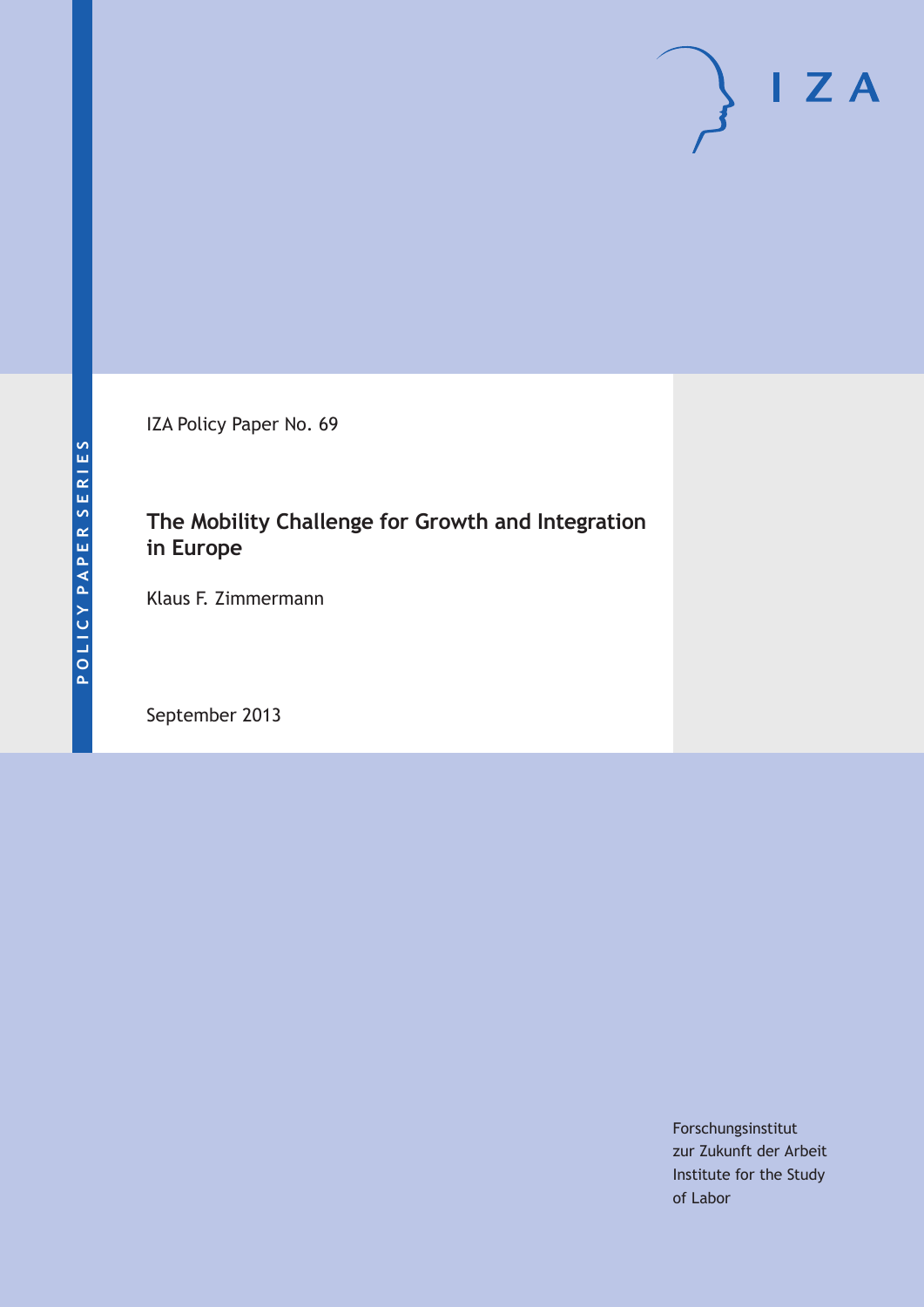# **The Mobility Challenge for Growth and Integration in Europe**

**Klaus F. Zimmermann**

*IZA and University of Bonn*

Policy Paper No. 69 September 2013

IZA

P.O. Box 7240 53072 Bonn **Germany** 

Phone: +49-228-3894-0 Fax: +49-228-3894-180 E-mail: [iza@iza.org](mailto:iza@iza.org)

The IZA Policy Paper Series publishes work by IZA staff and network members with immediate relevance for policymakers. Any opinions and views on policy expressed are those of the author(s) and not necessarily those of IZA.

The papers often represent preliminary work and are circulated to encourage discussion. Citation of such a paper should account for its provisional character. A revised version may be available directly from the corresponding author.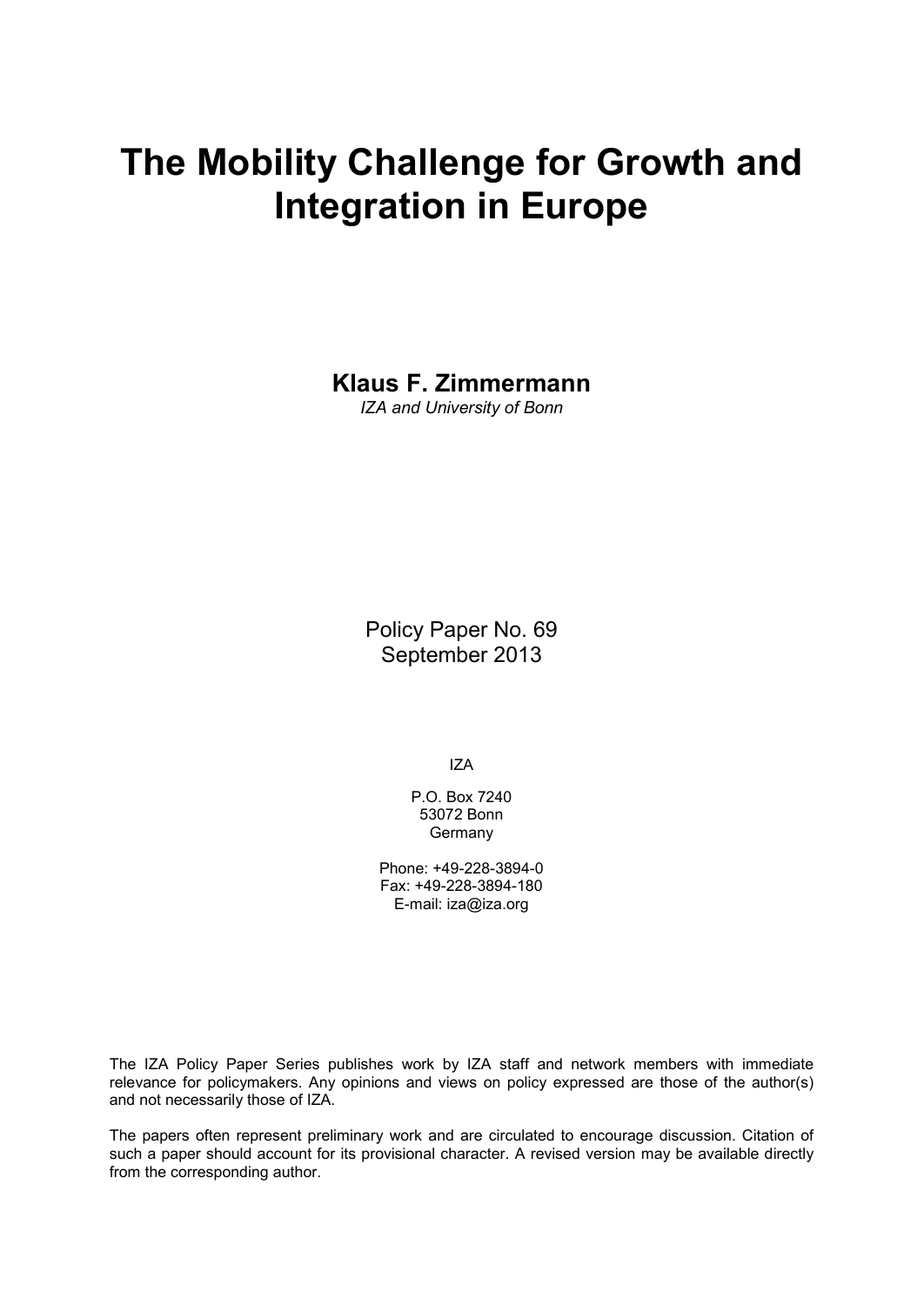IZA Policy Paper No. 69 September 2013

# **ABSTRACT**

### **The Mobility Challenge for Growth and Integration in Europe[\\*](#page-2-0)**

Open and flexible labor markets foster growth, development and integration in Europe. The single European labor market is still a vision, however, whereas the core challenge is a lack of sufficient mobility. The presentation discusses the value of labor mobility for economic prosperity and its determinants. Labor migration and not welfare migration dominates reality and supports economic equality. It does not depress wages or take jobs away. A brain drain for sending countries does not have to happen. Diaspora economies provide potentials for economic and political collaborations. Europe will face in the future a much higher level of circular and permanent migration.

JEL Classification: D61, F15, F22, F55, F66, J15, J61, J71

Keywords: migration, labor mobility, welfare migration, diaspora economics, circular migration

Corresponding author:

Klaus F. Zimmermann IZA P.O. Box 7240 53072 Bonn **Germany** E-mail: [zimmermann@iza.org](mailto:zimmermann@iza.org)

<span id="page-2-0"></span>**\*** Acceptance speech for the EIB Prize 2013 of the European Investment Bank (Outstanding Contribution Award) delivered on 19 September 2013 in the Copernicus Science Centre in Warsaw. The EIB Prize was presented by EIB President Werner Hoyer and Christopher Pissarides, London School of Economics, President of the Jury, consisting of Charles Bean (Bank of England), Francesco Giavazzi (Bocconi University), Paul de Grauwe (Catholic University of Leuven) and Daniel Gros (Centre for European Policy Studies).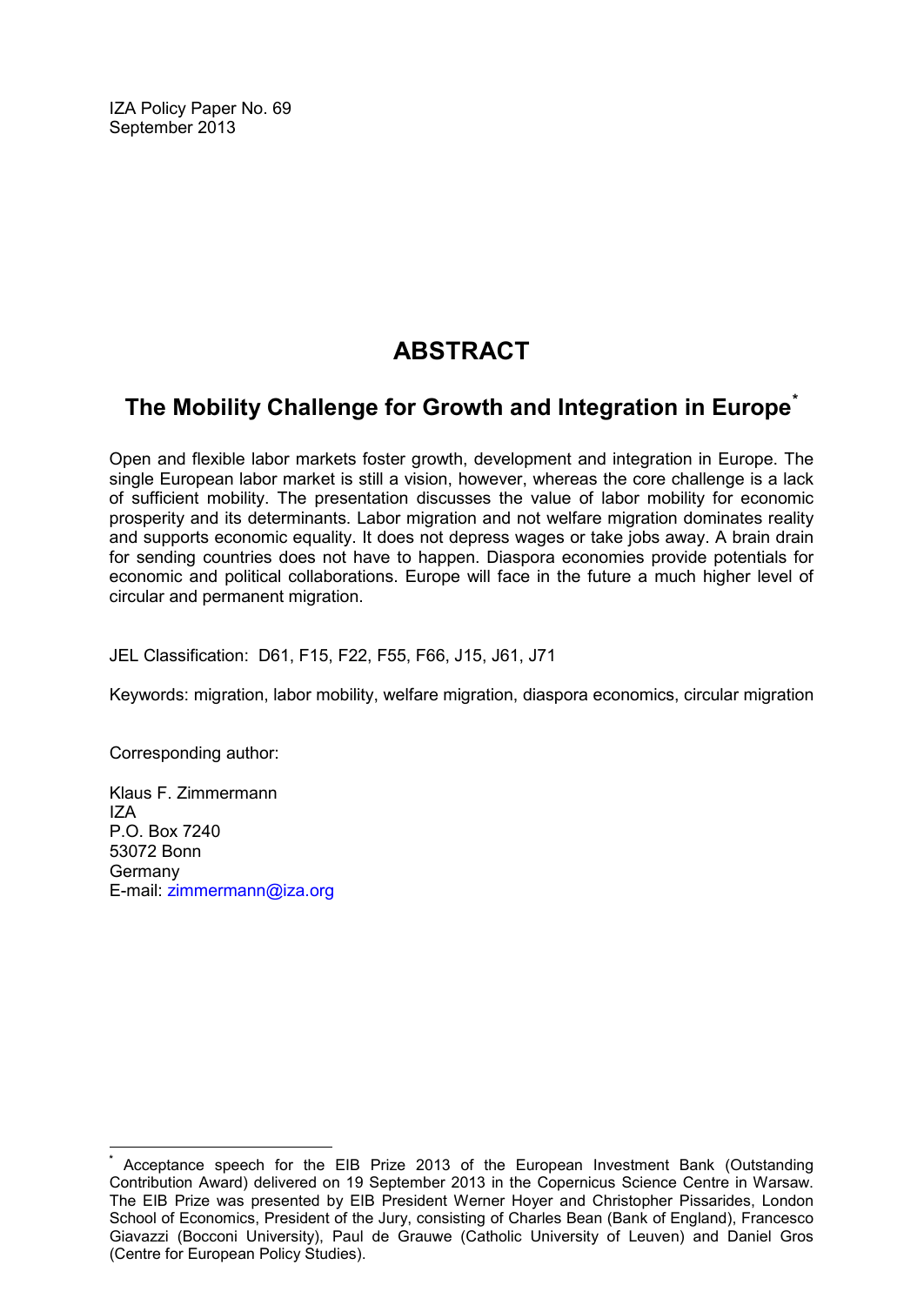#### **1. Introduction**

It is a great honor and real pleasure for me to be here today. I feel deeply honored to have been chosen as the inaugural winner of the EIB Prize. This is not just a reflection of my own work, but that of a considerable number of co-authors and investigators as well as of the entire team at the Institute for the Study of Labor (IZA) in Bonn and at Bonn University. Together, we have worked hard, through many rounds of research, to move the needle dynamically on a proper understanding of the challenges and opportunities shaping European mobility, migration, integration and growth over the years. Without this entire team, I would not have been able to successfully undertaken the research and communications efforts over the last nearly two decades.

I am especially grateful for the decision of the prize committee headed by Professor Christopher Pissarides. I also want to acknowledge by name the support of some of my colleagues who are here with me today: Professor Amelie Constant, George Washington University, Temple University and Program Director, Migration of IZA; Dr. Corrado Giulietti, Research Director of IZA; and Professor Martin Kahanec, Central European University in Budapest and IZA.

The four of us had the opportunity to present the first International Handbook on the Economics of Migration yesterday to the Warsaw scientific community at the Polish Academy of Sciences. This new book, just published by Edward Elgar, presents frontier research on the causes and effects of migration for the economy and society at large. The volume has been the output of hard work over half a decade and is written to be easily accessible to a wider readership.

#### **2. The key message of my talk**

Open and flexible labor markets foster growth, development and integration in Europe -- and they increase welfare. We all have to realize, however, that the single European labor market which has been a European objective for long is still a vision. The core challenge we face remains a lack of sufficient labor mobility. My presentation today will analyze the value of labor mobility for economic prosperity and its determinants.

At the outset, it is particularly important to highlight that it is labor migration – and decidedly not welfare migration – that dominates our current economic reality. This migration also supports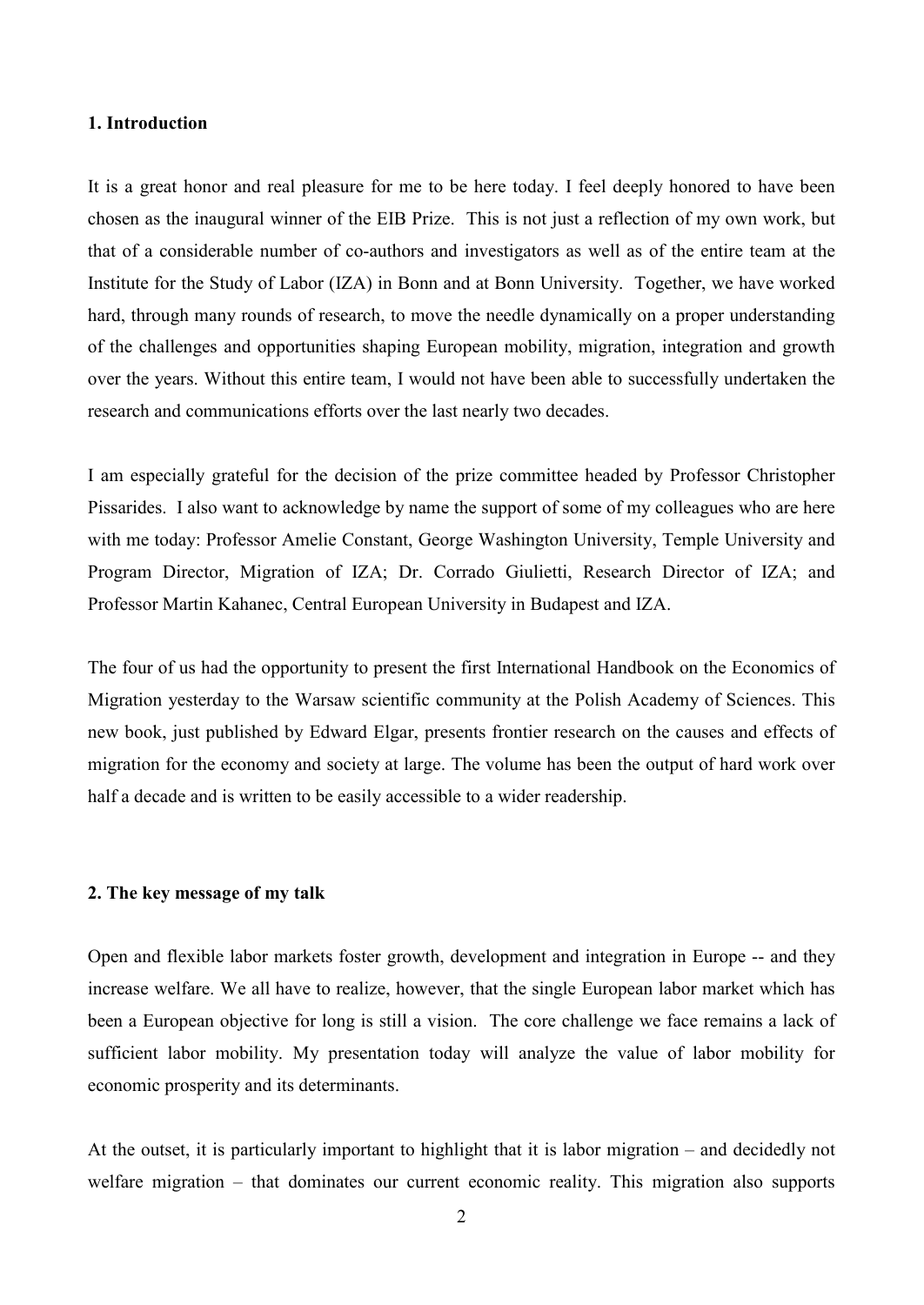economic equality. How so? Because migrants do not depress wages -- nor do they take jobs away. Rather, they foster employment and innovation and make natives more productive. A brain drain, sometimes much feared by sending countries, does not have to happen.

This applies even to the so-called diaspora economies, ethnic groups living away from home. They provide potentials for economic and political collaboration. This is an especially important finding for Europe. As we all know, our continent will face broad-based population decline in many countries not just in the future, but already now. Given that, it is a virtue, not some kind of horror prospect, that we will see a much higher level of permanent and circular migration. This is especially true because, if we allow the filter of the labor market to work, there usually is a quite remarkable form of self-selection: Generally speaking, people who migrate guided by economic conditions are dynamic and eager to work.

#### **3. The global context**

With the inescapable progress of globalization, and in particular given the advances in human mobility, labor markets are bound to become more integrated. The impending demographic disruptions I mentioned before will set in with full force in the coming years in many countries.

Climate change, natural disasters and the rise of the BIC countries (Brazil, India and China) will pose additional labor market challenges. Ethnic diversity will continue to rise in importance – as both an opportunity and a threat. The rise of resources available to the developing world and the strong increase in human capital will generate more opportunities for global mobility.

All of these factors will eventually require a global reallocation of resources. This will force international and domestic labor markets to undergo major adjustment processes. The strong demand for skilled workers -- along with the fight against extreme economic inequality, the creation of 'good' jobs, as well as the increased employment of specific groups (such as the young, older, female, low-skilled and ethnic minority workers) -- will need scientific monitoring and evaluation. There is nothing "academic" about it. It is the only way to make sure at the political, economic and social levels that we will be able to initiate the necessary adjustment processes and labor market programs in time.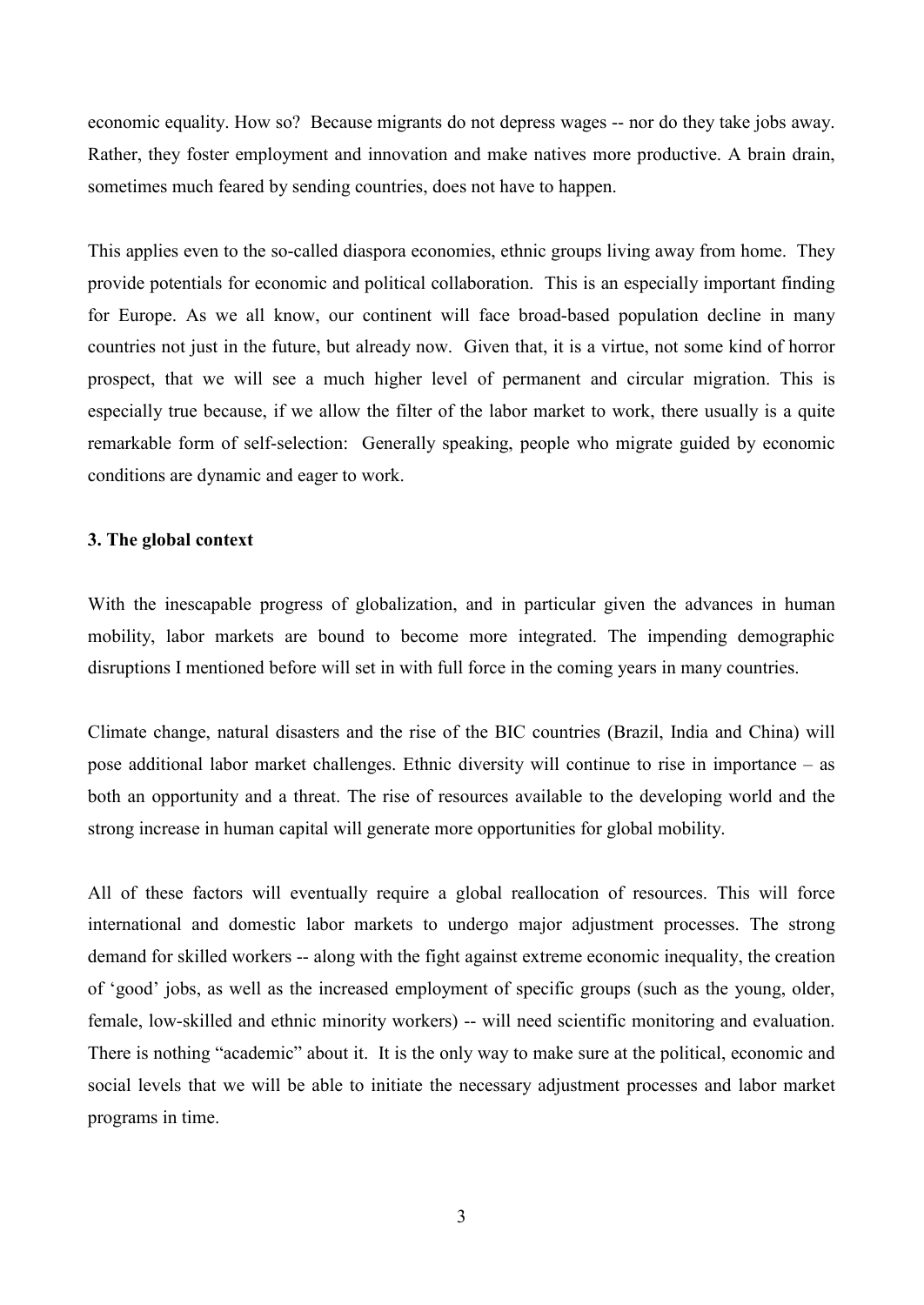That is the key reason why migration economics is a fast growing and exciting research area with very significant and rising policy relevance. And that is why I hope you will consider it time well spent to let me highlight some of the key insights from that ever more important field of research and policy advice.

We all know that free trade and open labor markets are determinants of economic welfare. In his legendary 1981 book, the U.S. population economist Julian Simon claimed humans and human capital to be – in his words – "The Ultimate Resource." He was also a strong proponent of open and free labor markets. While Simon died much too young in 1998, his vision is still very much alive. Indeed, in this age of information and knowledge capitalism, human capital has become the key driver of economic growth. And, here is the important point to remember, it can be optimized globally through migration if and when it is well-conceptualized and not badly managed.

In a recent article, entitled "Open Borders" and published in the Review of Economic Dynamics, John Kennan uses a simple static model of migration costs to show that the net gains from lifting mobility restrictions around the world would be enormous. Next, China's strong role as a magnet in the global market for human capital will soon challenge the position of the United States leaving it to Europe to strengthen its strategy in accessing the ultimate resource to not falling behind in the race of nations. This is the finding in another recent study which was published in the Journal of Contemporary China. It is co-authored, among others, by IZA Program Director Amelie Constant and me. The goal of this article is to further stimulate the debate on the optimal use of human capital – and to explore some surprising horizons of research.

It was Professor Pissarides in his famous article with Ian McMaster on "Regional Migration, Wages and Unemployment" published 1990 in the Oxford Economic Papers who has cautioned us against too optimistic expectations from this vision. He had studied "the extent to which regional disparities in economic prosperity are removed over time by the working of the 'market system'. (p. 812)" Flexible wages and labor mobility could achieve "that an equilibrium with only compensating differentials will result" (p. 812). But his data for the UK lead him to conclude that while the market forces are at work, the processes of adjustment were very slow and "a regional policy that moved jobs to depressed areas - in contrast to relying on the movement of people to jobs - could save society considerable adjustment costs." (p. 828) The challenge outlined in this article has been a research program for me and many of my colleagues in the European context: To understand the determinants of the labor market forces and their proper regulations.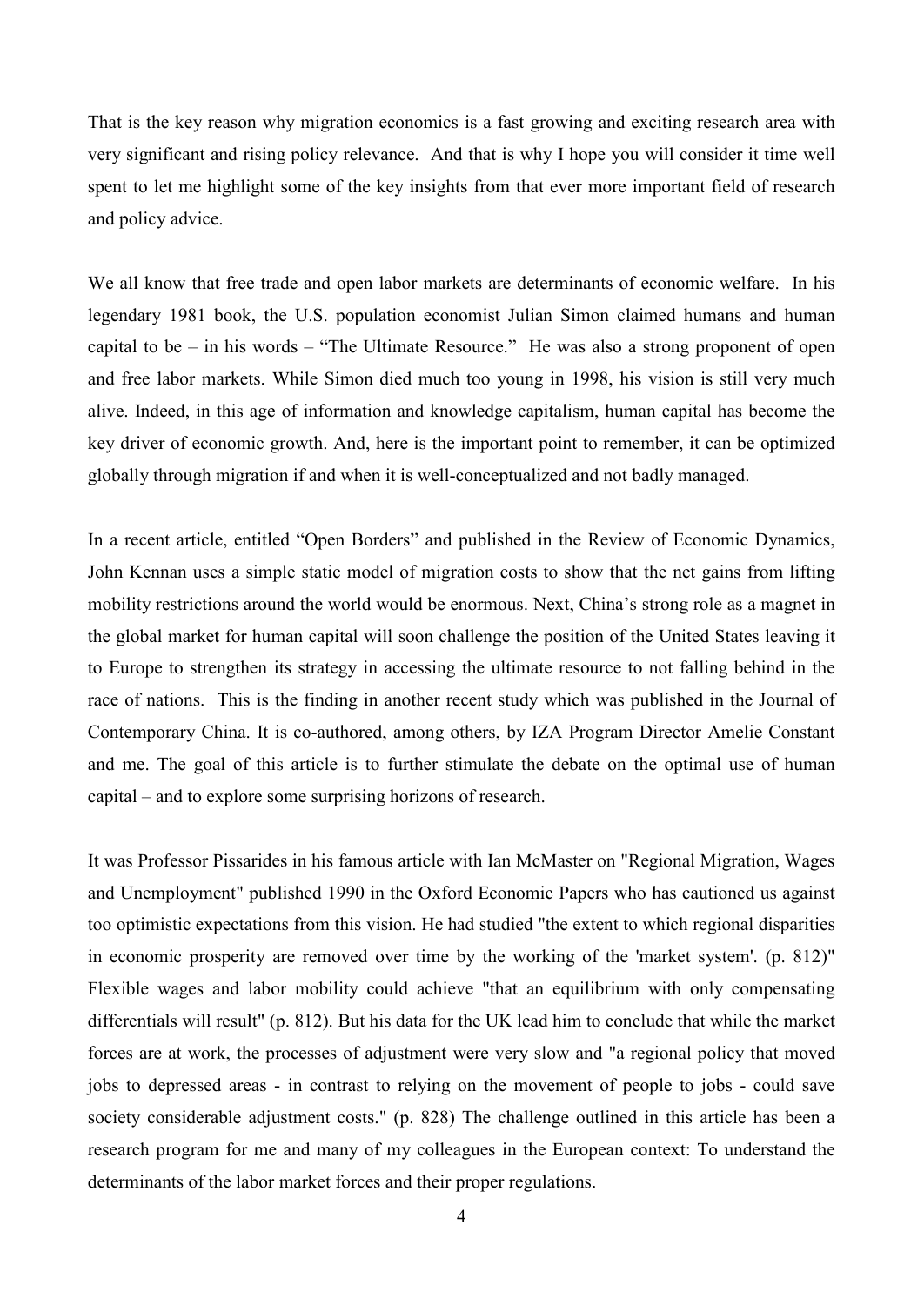#### **4. The beneficial effects of labor mobility**

Everybody is aware that labor mobility is desirable because, in economic terms, it contributes to an optimal allocation of resources – and thus plays a crucial role in generating higher output and welfare. Such mobility ensures a quick adjustment of labor markets, especially at the regional level. Migrants have to be able to be and to stay different with their talents and abilities to be able to increase their target economy's growth potential. The societal fetish of assimilation or the melting pot metaphor are misguiding concepts.

It is, therefore, vital to realize that it is not cultural assimilation, but cultural integration that is good in an economic context. Now, you may ask yourself whether that's not just a semantic difference or whether I am glossing over some potential political pitfalls. I suggest that this is not the case.

Cultural "integration" refers to a much more dynamic blending of the identities of the migrants, both of their home country and their arrival country. In a globalized world, such an active blending is bound to increase human linkages – and hence economic opportunities. In contrast, the old standby of "assimilation" captures a far more passive way of combining cultures – primarily by just focusing on blending in.

The key to it all is to focus on the migration of skilled people. This not only fosters economic efficiency, but it creates additional jobs for the unskilled as well as what we would call the differently skilled. It is also good to promote more equality, as research I did with Martin Kahanec published in the Oxford Handbook of Inequality has shown.

Hence, we find that there is no negative trade-off between efficiency and equality. Empirical evidence suggests that migrants neither take jobs away nor depress wages, and labor migrants do not typically come to take up welfare benefits. However, social tension between natives and foreigners may arise if sufficient integration opportunities are not available -- or the integration efforts fail.

This points not only to the particular future importance of research in this arena, but also to two more requirements: First, on the part of the scientists, to the need to make this research directly policy-relevant. And second, on the part of the policymakers, to consider these researchers a very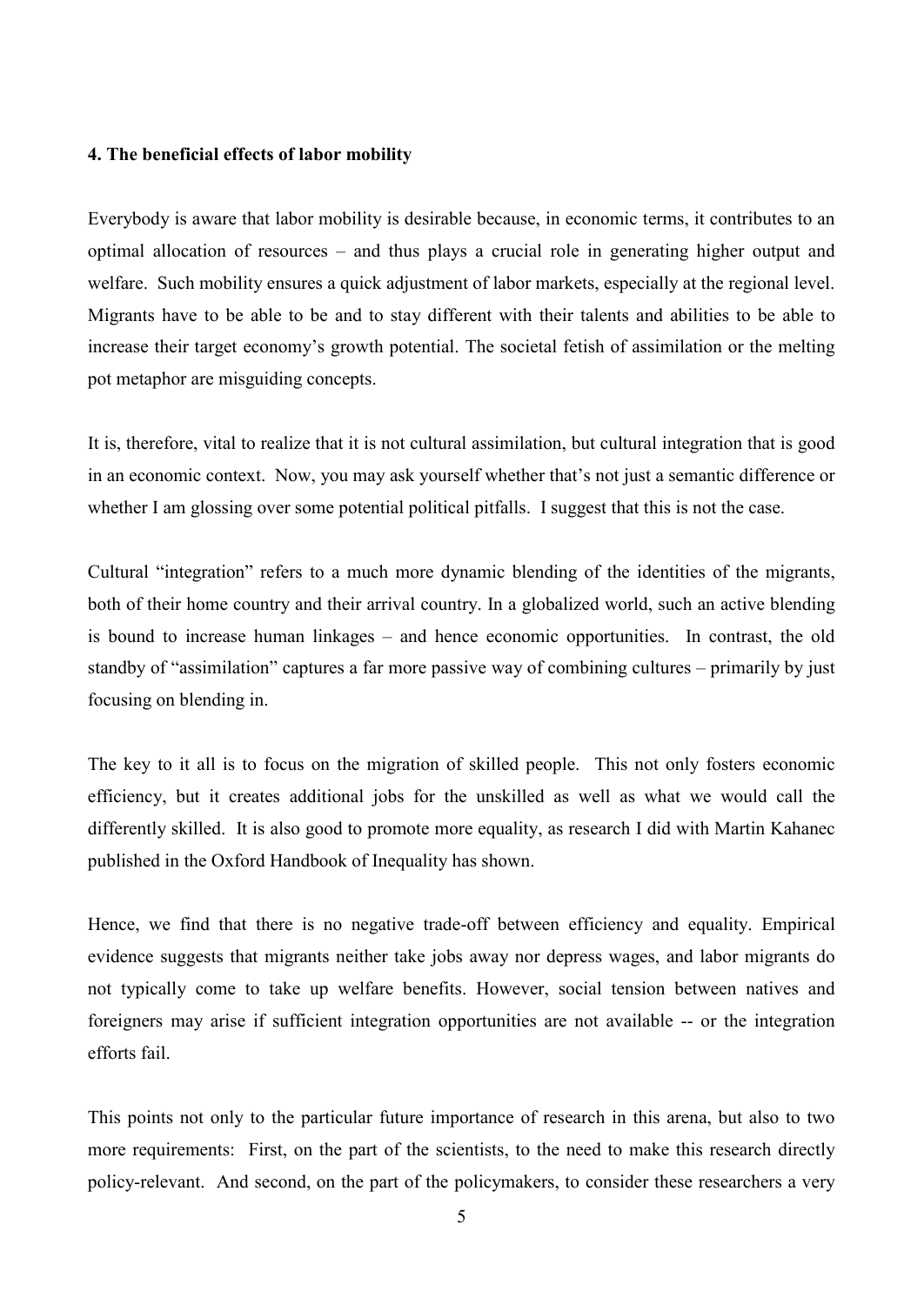active partner to manage the future – and not some kind of fig leaf or cleanup brigade after policymaking has resulted in a near-complete mess.

#### **5. The challenge of labor immobility**

Labor inflexibility has long been seen in the last few decades as the major determinant of the European employment crisis and the persistent slump of economic growth in Europe. That is why an increase in the geographical mobility of labor has been suggested as a strong instrument to foster faster economic adjustment and growth. So not too much labor migration, but too few mobility of workers has been the core of the European migration challenge.

While geographical and internal mobility can be beneficial when employed in a balanced way, migration across regions within a country and between countries within Europe has been in decline over the last decades, at least in some periods. Interregional migration has played a much smaller role in adjustment in Europe than in the United States. This suggests that interregional migration has been an important component that has driven the relative success of the American economy for many years. It is only recently, that Europe has become more flexible while the US labor market became less flexible.

Despite everything I have said so far, I realize that, in our globalized world, migration is a controversial and challenging issue. An estimated 3.0% of the world's population is currently considered to be international migrants. There is no time for me in this talk to deal with this issue properly. However, I should stress that the world is the flexibility reserve of Europe - but only in a very limited sense.

All developed economies face a strong and increasing excess demand for skilled labor. This is brought about by technological change, population aging and, in our European case, by a substantial decline in the future native European workforce. These upcoming needs clearly cannot be satisfied sufficiently by the local labor force or the educational system in the particular countries.

Europe as a whole is more and more drawn into a competition to provide the institutional settings for its companies to attract international skilled labor to fill the gaps. However, unlike traditional immigration countries such as the United States, Canada or Australia, Europe has no standing on the international labor markets for high-skilled people. That is why for us Europeans, concepts like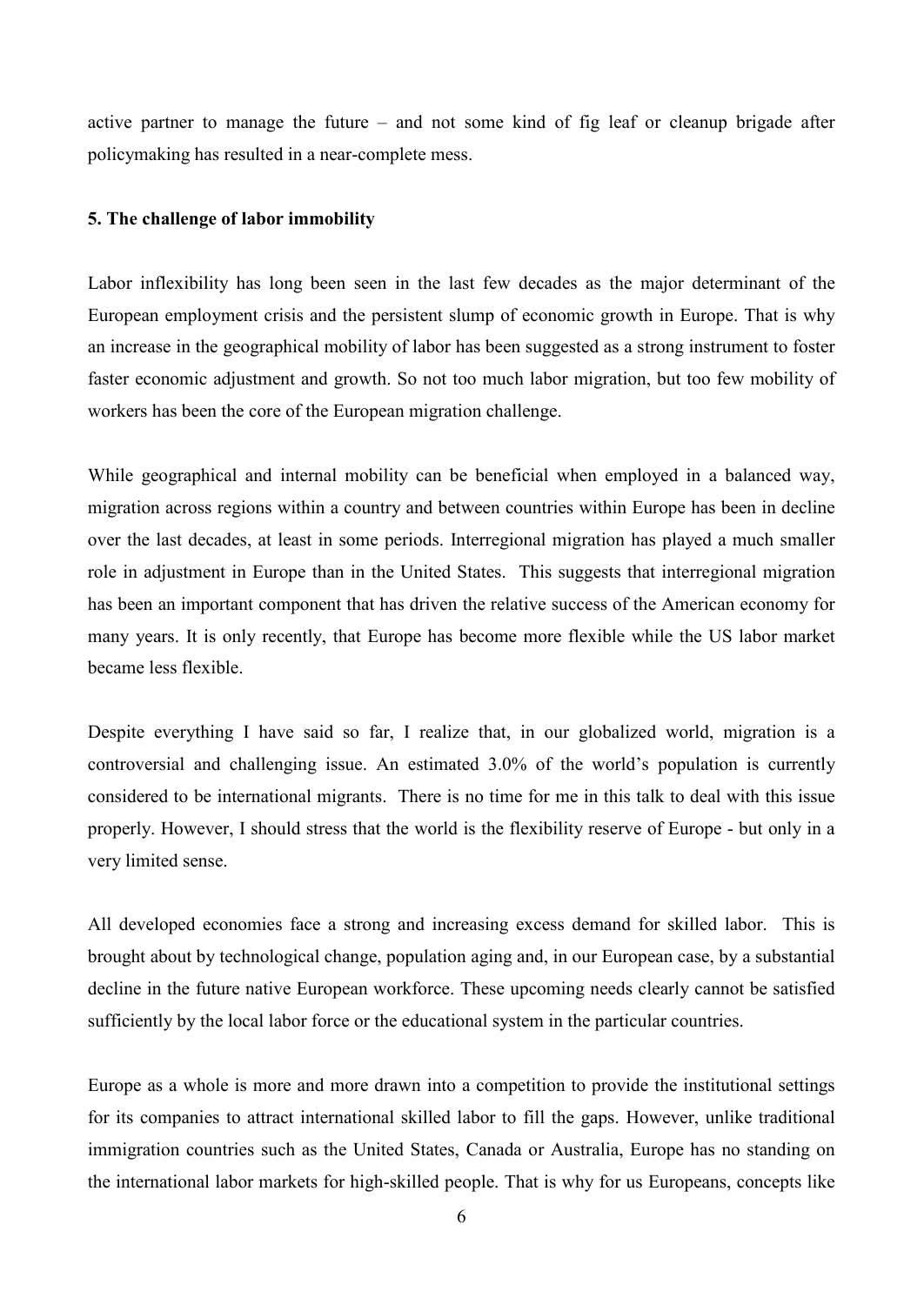migration, return migration, onward migration and circular migration are the new challenges and phenomena we will rapidly need to learn to deal with in this phase of the internationalization of the labor market.

#### **6. Causes of Regional Immobility in Europe**

In 2008, I directed IZA research for the European Commission. The research team including Holger Bonin, Werner Eichhorst and Kostas Tatsiramos (all at IZA at the time) found that the lack of mobility in Europe results from rising female labor market participation and less mobile doubleincome households, an increase in the homeownership rate, still existing barriers to the transferability of social security entitlements, insufficient recognition of formal qualifications, insufficient transparency of the European job market and online search engines, persistent longterm unemployment which leads to increased relevance of social networks for the individual, lack of language skills (main reason) and cultural barriers.

The study identified a low European annual interstate mobility (1%) in comparison with the United States (3%) and Canada (2%). The following policies to minimize labor market frictions at the national and the trans-national levels were suggested: (i) Strengthening the institutional preconditions of mobility on the labor market, (ii) Developing mobility-friendly educational policies, (iii) Creating effective information and social networks, (iv) Easing mobility barriers stemming from the diversity of national social protection and qualification systems, and (v) Extending the knowledge base and evaluating mobility-related policies.

Low European regional mobility has been considered to be a major challenge when the Euro was created. The recent so-called Euro crisis reminded me about my lecture on the Economics of Europe I gave at Dartmouth College in Summer 1997, which made the point that clear and effective rules to ensure fiscal stability and sufficient labor flexibility within a unified European labor market would be necessary to make the Euro a success for growth and welfare.

#### **7. New Freedom of Movement for Eastern Europe**

Research teams lead by me and Thomas Bauer in the beginning, (now at RWI in Essen) and later by me and Martin Kahanec (now next to IZA also at the Central European University in Budapest) have early on studied the expected size of migration and the impact on natives, migrants and the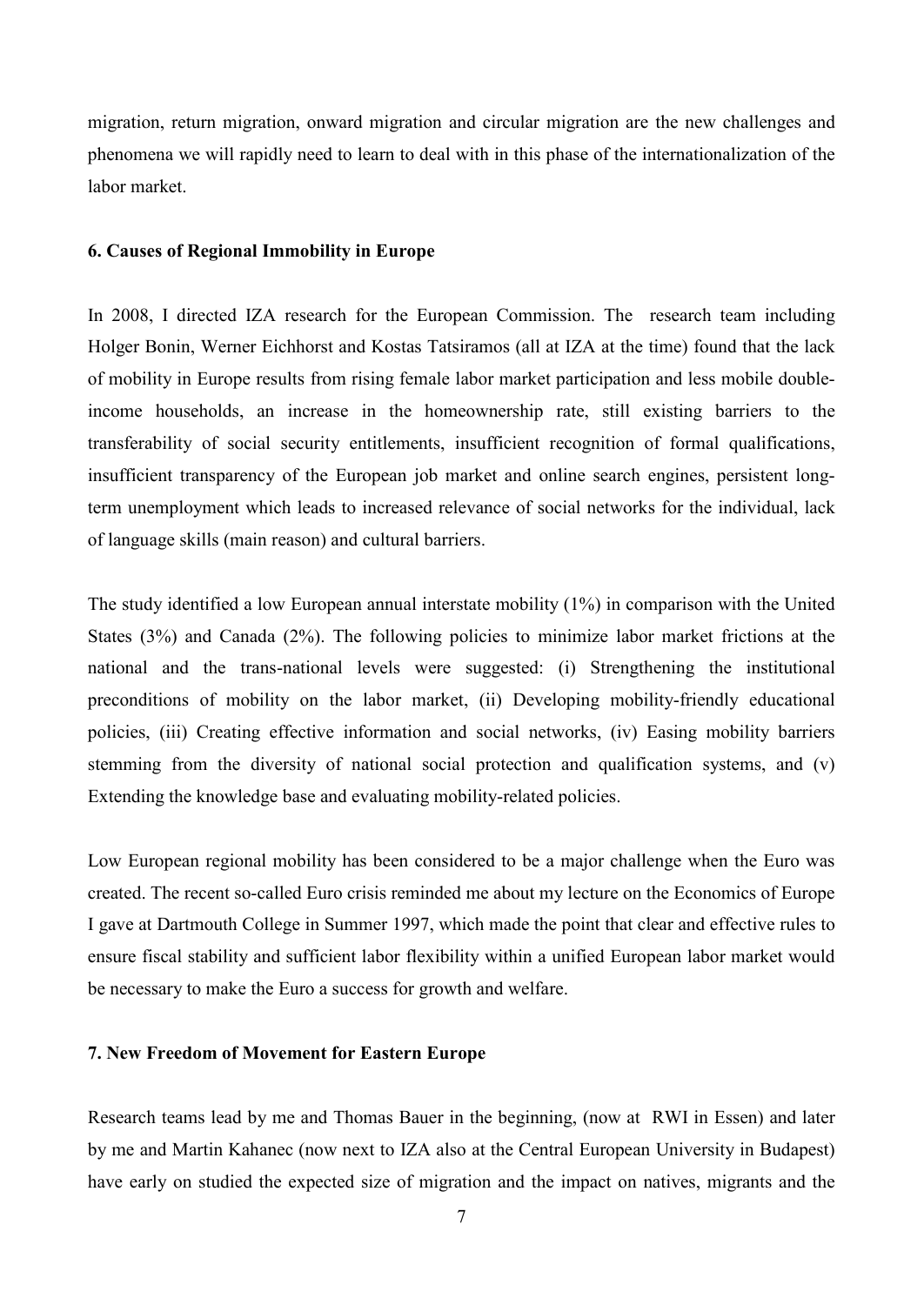welfare take up. In various journal articles and in a book published with Springer Verlag involving also Anzelika Zaiceva (University of Modena and Reggio Emilia) and Benjamin Elsner of IZA, we found that the labor market effects on the natives were negligible.

It was only on May 1st 2011 when Germany finally opened its labor market to workers from those Eastern European countries that had joined the European Union back in 2004. After this much too long transition phase, full freedom of movement has reached Germany at last. At the time, I was here in Warsaw at a conference and observed the debate in the media which predicted another emigration wave of Poles to the West. But as you know and many of my fellow migration researchers and I had expected, the predicted large emigration did not occur.

Instead, Polish workers did Europe at large a big favor. They increased the number of circular labor migrants who were readily looking for work -- and not for welfare. These motivated people helped make European labor markets more flexible.

I want to give you two small real life examples beyond the mystical Polish plumber about Polish workers in Western Europe:

- In Germany, outside Bonn where I live and teach, the high-end vineyards employ Polish workers. When visiting such a winery just last week, the owner told us that he takes great care of his grapes and uses only handpicked grapes for his wines. When asked, he said that Polish workers are coming every fall to do this delicate and important job, and then they go back.
- In Greece, in the southern part in Mani the government decided to preserve the old look of the stone-built houses. And yet, apparently it was only Polish workers who still know this technique to build the stone houses. So Greeks invite Poles every time they need to build a house in Mani.

With the benefit of hindsight, we now know that Germany's policymakers have done their country no favor with their fears of overburdening the German labor market during the transition period of EU East Enlargement. High-skilled workers, who are urgently needed in many sectors of the German economy, voted with their feet and instead moved to countries such as the UK, Ireland or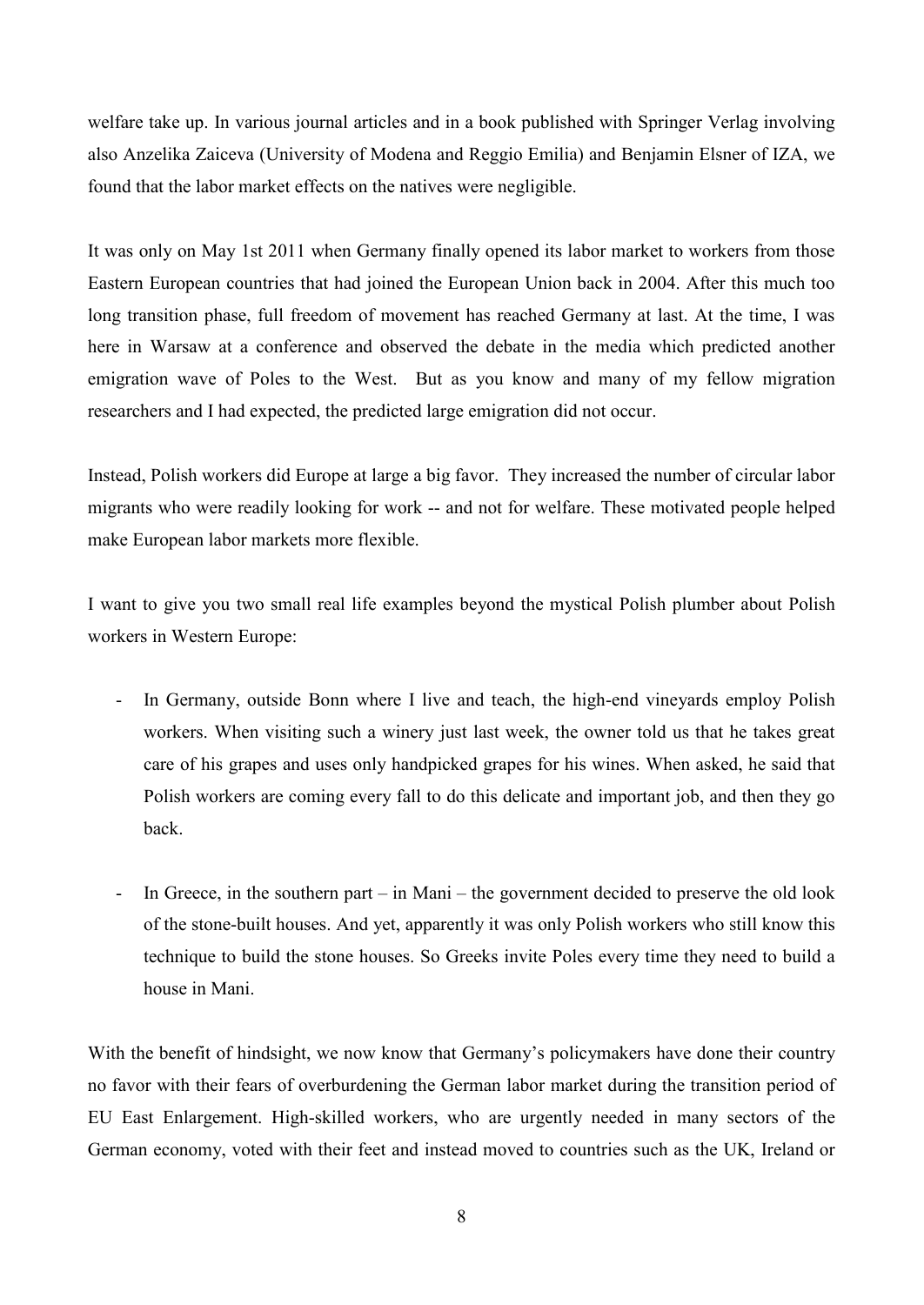Sweden. The economic message is clear: There are unassailable benefits to opening up one's labor market as early as possible for skilled labor.

Meanwhile, having lost out on the dynamic end of the market due to short-sightedness, the German government had to contend with plenty of older and low-skilled workers from Eastern Europe. They still continued to migrate to Germany through other channels such as illegal migration or selfemployment.

Germany's closed-door policy pursued since 2004 therefore produced a double negative effect. Fears of Eastern European workers flooding the labor markets of Germany and other Western neighbors were completely unsubstantiated. Meanwhile, the high potentials from Eastern Europe long moved to other attractive regions of the world. That's like scoring not just one, but two own goals, to use some football language.

#### **8. Immigrants in the Welfare Hammock**

Some myths never die… like the one about migrants who only come to use our welfare state as a "hammock." This stereotype persists despite numerous studies to the contrary, including an international IZA study recently prepared for the European Commission. The key finding, which was also published in the International Journal of Manpower, is that the generosity of welfare benefits has no substantial impact on migration in the European Union.

The team of authors (including Corrado Giulietti and Martin Kahanec) analyzed for 19 European countries from 1993 to 2008 whether national differences in unemployment benefits influenced individual decisions to migrate. The result could not be clearer: Such benefits had no impact whatsoever on intra-EU migration – the correlation was zero. Instead, the study showed that the skill level among EU labor migrants is remarkably high. While in some cases migrants are more likely to be unemployed than natives, this is rather due to ill-designed immigration and integration policies than to generous public benefits.

Moreover, recent studies show that taxes and social security contributions paid by foreigners in Germany exceed per capita expenditure on welfare benefits for the same group by about 2,000 euros annually. One of the main reasons is the favorable age structure of immigrants. This is also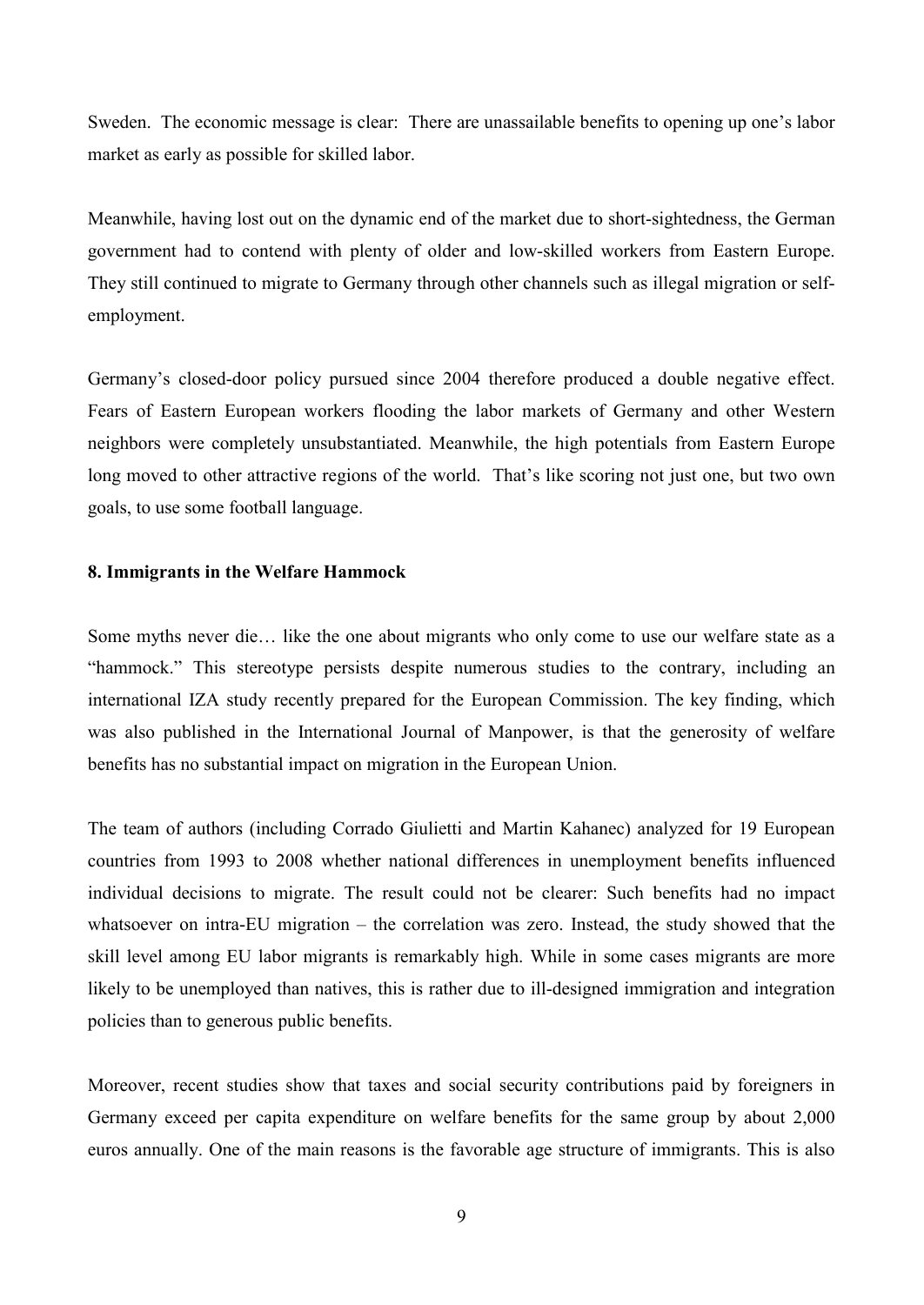why we should offer job prospects to skilled young people from Greece, Spain and Portugal, as well as from the reform countries of the Arab world.

The only thing that ought to matter is their readiness to fill the labor shortages that many German employers are experiencing. After all, that is what an advanced, globally integrated economy with a declining population ought to be doing. Never mind that empirical evidence also shows that the employment of each high-skilled immigrant creates up to three additional jobs in low-skill sectors, such as household services.

Why then do these objective facts still generate such emotionally charged opposition? What causes those strong sentiments against immigration even though the economic benefits of (properly controlled) immigration are obvious? As American and British researchers have shown, the widespread resentment is not just about the fear of losing one's job to a foreigner. It is also about a deeper-seated fear of negative changes in one's cultural and social environment.

Whether these worries are real or imagined does not really matter. If we fail to address these concerns adequately, the gap in the minds will widen – up to a point where the term "integration" might evoke a negative connotation.

#### **9. Europe's Lost Generation**

There is no bigger challenge for labor economics and society at large than the profound economic crisis in Europe which has led to a situation where more than seven million young people under the age of 25 in the European Union are now NEETs – as in not in employment, education or training. This is more than a socially explosive situation. If the young generation turns away in despair from the "European idea," the entire European project would be at risk of disintegration.

Against this background, Europe's top policymakers have rightfully put this issue at the top of their agenda. However, many of the quickly proposed remedies are ill-suited to bring about sustainable solutions. The "Youth Guarantee" scheme, which seeks to provide all young people under the age of 25 with a job or training opportunity within four months after registering as unemployed, is certainly a well-intended idea. But it would be an illusion to believe that this guarantee will amount to much more than a mere extension of the present dead-end strategy. New jobs are not created at the push of a button, nor by emergency action programs passed during political summits. The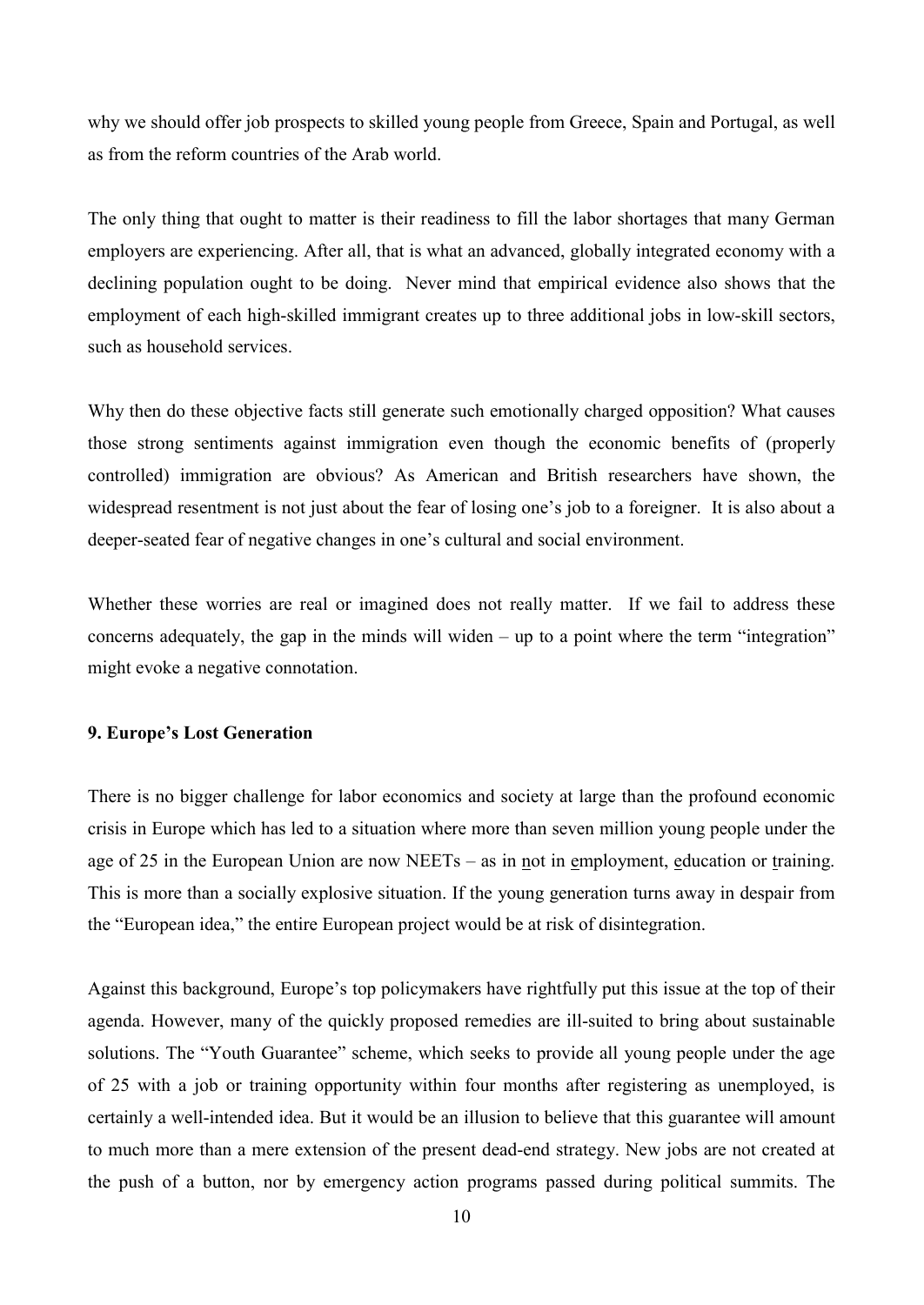billions of dollars allocated by EU leaders to youth employment initiatives will result in great disappointment -- if policymakers fail to tackle the roots of the crisis.

After all, we should never forget that Europe's high level of youth unemployment is not a peculiarity of the crisis, the level rose in proportion to the overall unemployment level. Its dramatic scope is a result of the economic crisis in general, paired with the continued lack of structural reforms aimed at improving the labor market situation of the young.

What Europe needs is a common labor market that is characterized by mobility, flexibility and innovative entrepreneurship. But these are precisely the areas in which the European Commission lacks the power to force the member states to implement fundamental reforms. All the more importantly, each individual country must be encouraged to do their homework when it comes to solving country-specific problems. France, for example, has created enormous labor market entry barriers for unemployed youth by setting high minimum wages and maintaining strict employment protection. Spain, on the other hand, has lots of university students in the humanities but very few vocational trainees. In Greece, medium-sized enterprises that are willing and able to train young workers are practically non-existent.

Youth all across Europe need solid, practice-oriented training. Countries like Germany, the Netherlands and Austria therefore rely on a successful "dual training system," combining the attendance of vocational schools with hands-on experience in a firm. On the downside, as German firms regularly complain, the much-appraised dual model is also quite costly. This is why the vast amount of money poured into youth employment initiatives should be used primarily to promote investment among Southern European firms who, in turn, agree to create training positions.

At the same time, policymakers should provide further incentives to enhance cross-border mobility. Even if few young people actually choose to move to another EU country, those who do, and succeed in the labor market, will be the perfect proof that the "European idea" does offer great opportunities after all – also, and particularly, during the current crisis.

For all the progress that has been made in Europe in past decades, intra-European labor mobility still leaves much to be desired. In this sense, the current grave economic crisis in countries such as Portugal, Spain and Greece offers a blessing in disguise.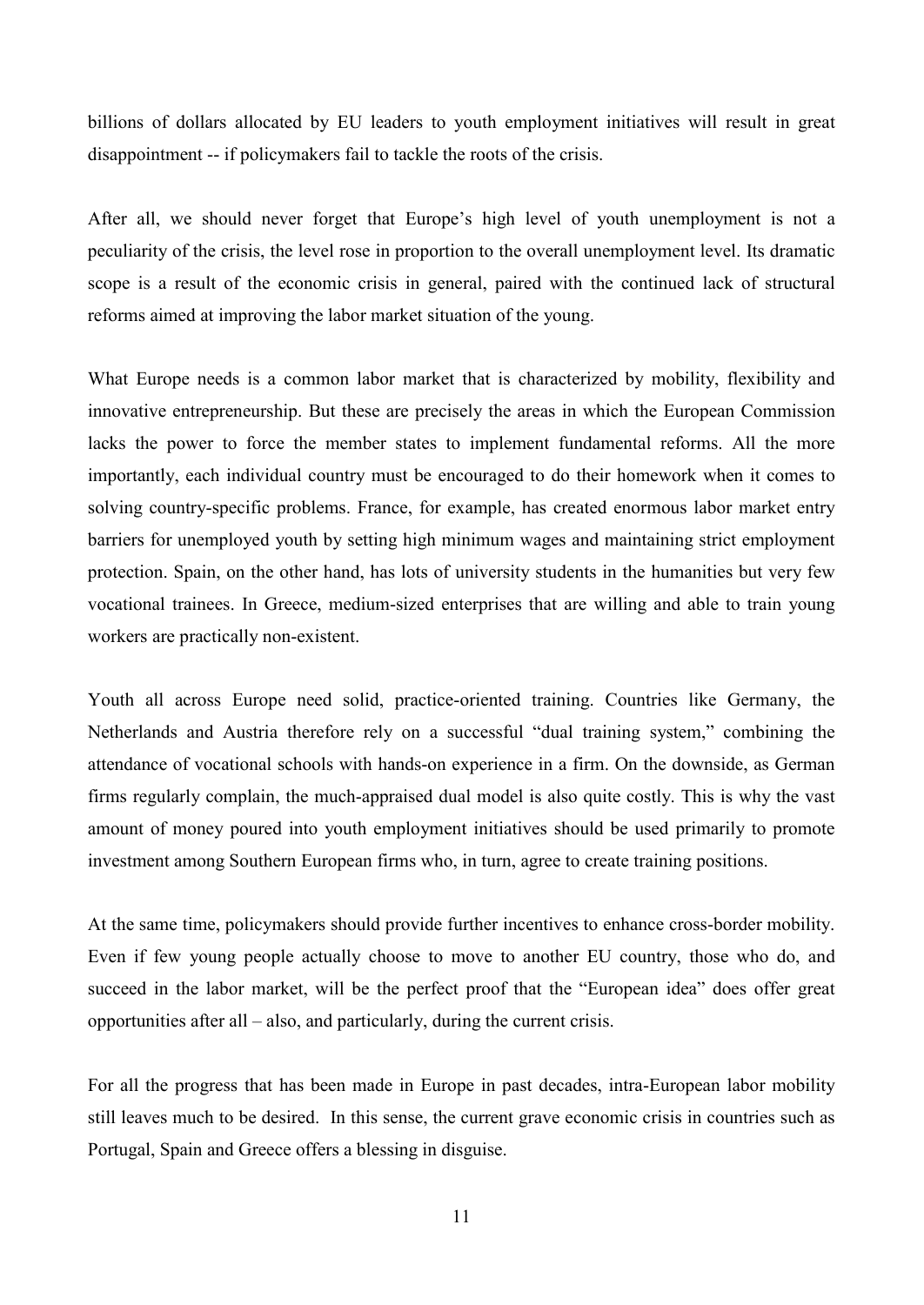People living there, especially younger professionals and skilled workers, are certainly incentivized now to make a move. Does that imbalance those societies? In particular, do we have to worry about a brain drain that sucks these countries dry of skilled people and thus makes an economic recovery harder to achieve?

I would argue that we don't really have to worry about that for three main reasons: First, the people who are moving to other countries such as Germany hail, in most cases, from the ranks of the unemployed. All that we are witnessing in that regard is that supply and demand are no longer balanced just on a national basis, but on a Europe-wide one. That is a change definitely to be welcomed.

Second, people who leave their country of birth are by no means gone forever. In fact, the contemporary trend of migration, properly understood, is best thought of as "circular migration", implying onward or return migration. Think of the proverbial Polish plumbers or of young Polish professionals who worked in Ireland during that country's boom times. These people, for the most part, never intended to emigrate for good.

In fact, many – using discount airlines – flew in for certain periods and, when not at work or on a project, also continued to live back home. In other words, they never really departed and essentially lived in two countries.

That same phenomenon can also be witnessed in Mexico today. With that country's economy growing quite strongly, and the U.S. one still lackluster, many more Mexicans would return to Mexico for the foreseeable future -- if it weren't for one particular quirk.

Because of the very inflexible U.S. immigration laws, long in need of updating (a legislative process that is still stalled), many Mexicans living in the United States don't have an official resident status. As a result, if they returned to their home country, they would not be permitted back into the U.S. by authorities, which have become much more strict in securing their country's borders.

If, in contrast, the United States had a more open, demand-based labor migration policy, as is basically in place in Europe, these people would feel much freer to go back and forth, depending on where the labor demand really is. This is just one powerful argument in favor of "circular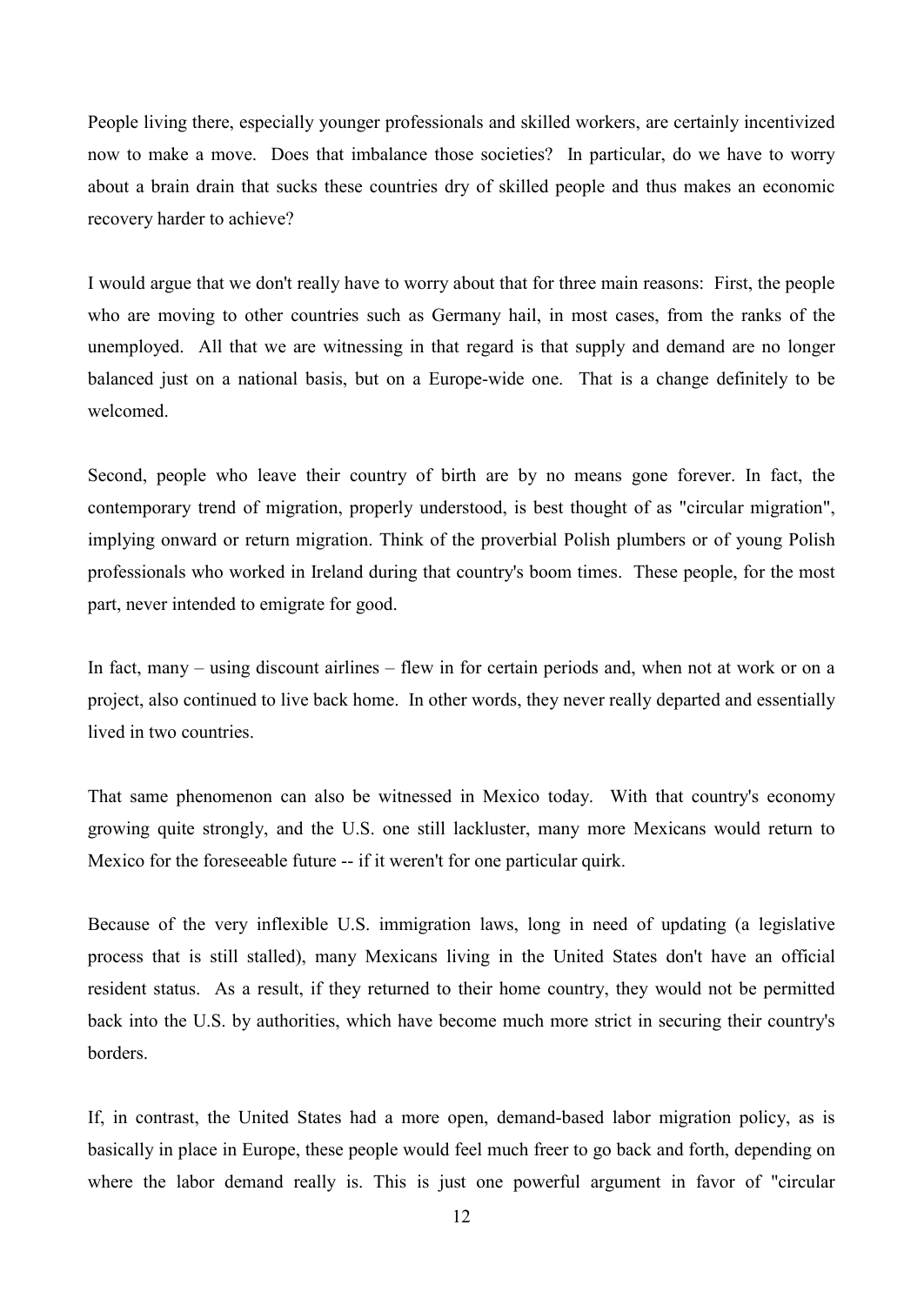migration." Perhaps an even more important one is that the concept of circular migration puts many of the usual concerns about brain drain to rest quite effectively.

In a world with many fluid and affordable transportation options, ever more people want to stay connected to their place of birth. They don't just want to go back for visits every five or ten years. The difference from a few decades ago is that now migrants can remain rooted in their place of birth. Better yet, the skills, job experience and contacts they gained in their last overseas deployment effectively travel back home or elsewhere with them. They are theirs to use and exploit for their own benefit.

In short, we live in a very different world now. If we really want more European, and indeed global, integration, then it is not just unavoidable, but downright desirable that many more people from different nations will populate the future Europe.

#### **10. Poland and the Euro**

Finally, in Poland, there is currently an intensive debate whether the country should join the Eurozone -- and if so, when. Let me start out by saying that it was always assumed that Poland will join the Euro when it joined the European Union in 2004. Why? For two reasons: First, because it is in Poland's best long-term interests. And second, because it will strengthen the Euro, the Eurozone and all of Europe if Europe's best transformation economy joins "the club."

I realize that some in Poland now urge, as one can hear and read, to push back the date of joining the Euro well into the future. As a visitor, I should not interfere in this domestic debate. Definitely, the decision is up to the Poles and has to be respected by the other European partner countries.

However, as an economist and somebody who has long admired the forthrightness of many Polish economic policymakers, I would like to point out the following principle: The Euro will one day be viewed as a great success story, despite the current hiccups and various initial reasons for skepticism. In the past few years, during the major global economic turmoil, the Euro served as a shield. If it weren't for the Euro, some countries in Europe would have been much more exposed, for example, Germany.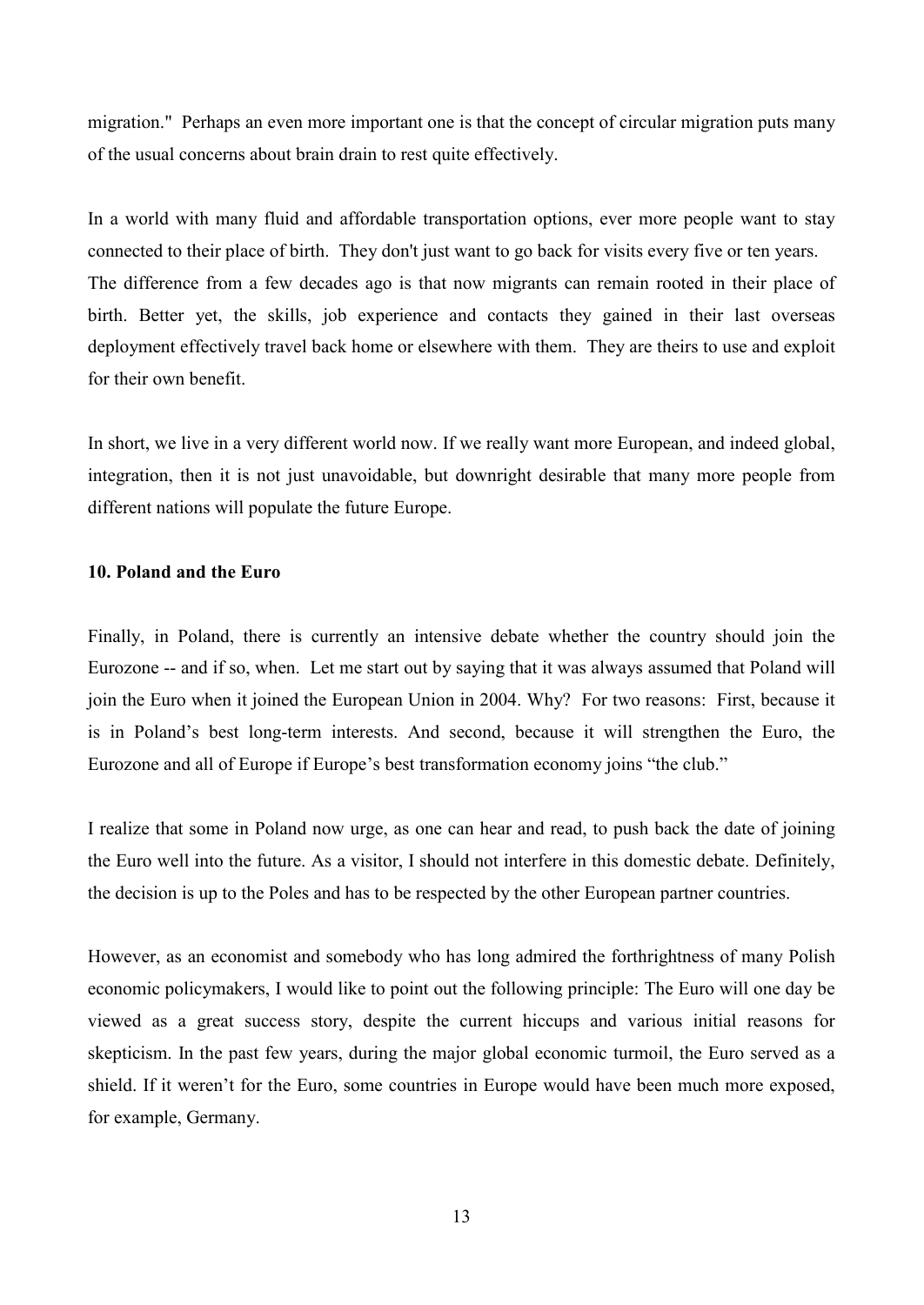The Euro is not a dead end. The current challenges are not rooted in a typical currency crisis; we rather face the failure of some member countries to effectively enforce the necessary structural reforms and consistently comply with the agreements and obligations in terms of fiscal stability and growth-oriented policies. However, the Euro provides the chances and the pressure to enforce the necessary reforms and become competitive and ready for growth.

It therefore makes sense – both from an economic point of view and in recognition of living in a more and more globalized world -- to continue on this path of integration. Integration moves yield positive results – as I hope the thrust of my entire talk tonight has shown. And such integration moves always challenge us to do better, to improve, and never to rest on what by necessity are at best our (temporary) laurels. In short, I see no alternative for any dynamic, growth- and futureoriented economy than to participate actively in developing the Euro into a factor of stability in international financial markets. This critically means that the Eurozone also includes the eastern part of Europe, provided that the Member States fulfill the inclusion criteria. And Poland clearly is the linchpin in that strategy. Therefore, Poland should join the Euro zone with self-confidence and trust.

#### **11. Conclusions**

I hope that my journey through the world of migration economics and labor economics tonight has shown you that economic research plays a significant role in determining not just our shared European future, but our common human future globally. Let me express the hope that the most productive days of what economics can deliver to politicians and the people still lie ahead.

It is in that sense that I accept the EIB Prize for what it really is – an encouragement to the entire IZA team and global network to keep pushing ahead, ultimately for the betterment of humanity. There are critical things we have learned already --- and many more we still need to unearth.

In all of this work, I am guided by one maxim – that the economic opportunities are by far greater than the risks. It is this optimism that drives me forward in my research. With that, let me thank you for allowing me tonight to lay out this rather detailed picture of many of the real challenges the economics discipline faces in the future – and what it can and what it must deliver.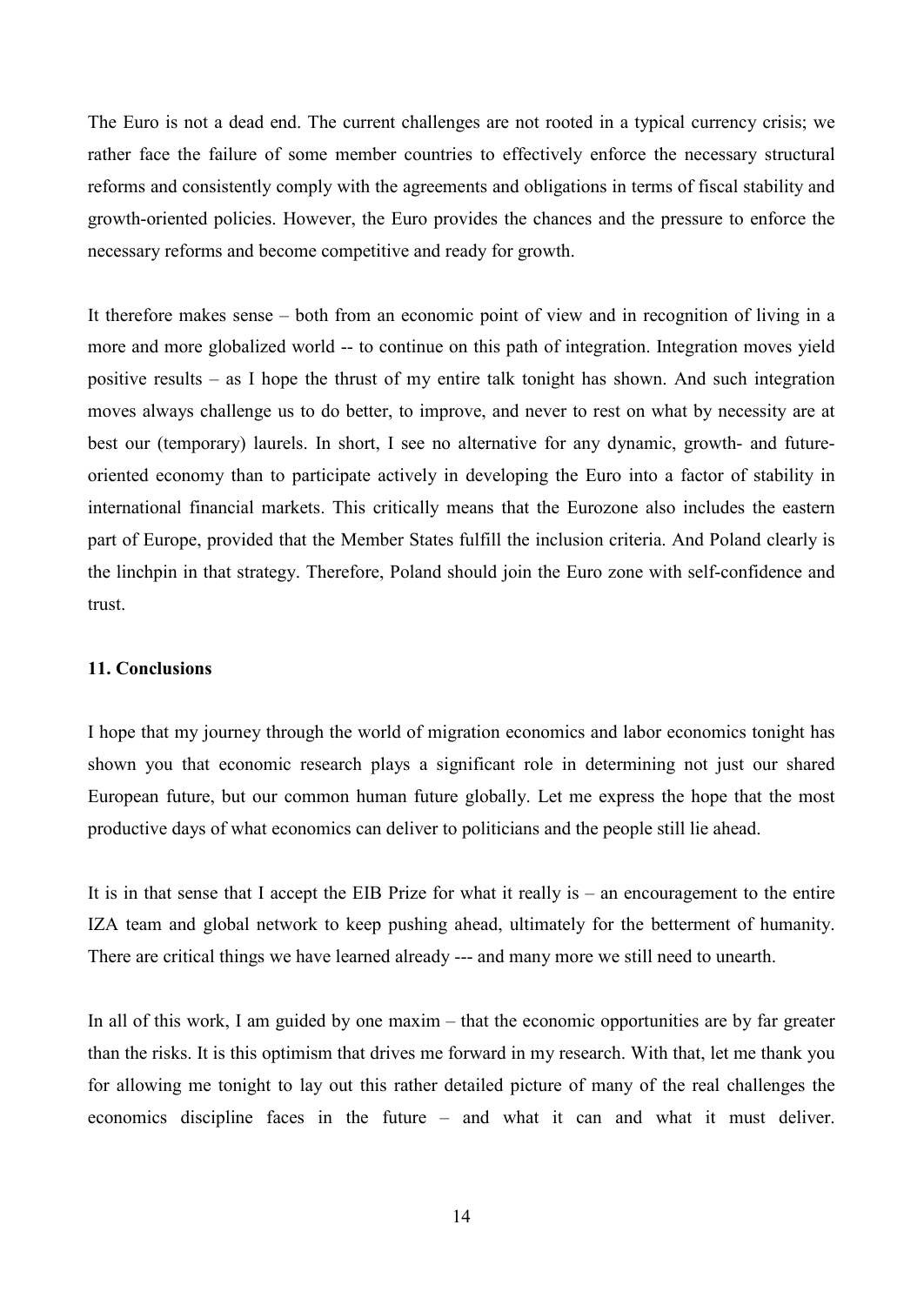#### **References**

- Barbone, Luca; Kahanec, Martin; Kureková, Lucia and Zimmermann, Klaus F., Migration from the Eastern Partnership Countries to the European Union — Options for a Better Future, Report based on a study conducted for the European Commission, IZA Research Report No. 55, Bonn: IZA, 2013.
- Barrett, Alan; Giulietti, Corrado; Guzi, Martin; Kahanec, Martin; Maître, Betrand and Zimmermann, Klaus F., Study on Active Inclusion of Migrants, Report prepared for the European Commission, IZA Research Report No. 43, Bonn: IZA, 2012.
- Bauer, Thomas; Lofstrom, Magnus and Zimmermann, Klaus F., Immigration Policy, Assimilation of Immigrants and Natives' Sentiments Towards Immigrants: Evidence from 12 OECD Countries, *Swedish Economic Policy Review*, 7 (2000), 11-53.
- Bonin, Holger; Fahr, René; Hinte, Holger and Zimmermann, Klaus F. (eds.), Immigration Policy and the Labor Market. The German Experience and Lessons for Europe, Springer-Verlag, Berlin, et al. 2007.
- Bonin, Holger; Eichhorst, Werner; Florman, Christer; Skjöld, Lena; Stuhler, Jan; Tatsiramos, Konstantino; Thomasen, Henrik and Zimmermann, Klaus F., Geographic Mobility in the European Union: Optimising its Economic and Social Benefits, Joint expertise with NIRAS Consultants and AMS for the European Commission, IZA Research Report No. 19, Bonn: IZA, 2008.
- Constant, Amelie F.; DeVoretz, Don J.; Gataullina, Lilya; Kahanec, Martin; Zaiceva, Anzelika and Zimmermann, Klaus F., Study on the Social and Labour Market Integration of Ethnic Minorities, Report for the High Level Advisory Group on Social and Labour Market Integration of Ethnic Minorities and the European Commission, IZA Research Report No. 16, Bonn: IZA, 2008.
- Constant, Amelie; Gataullina, Liliya and Zimmermann, Klaus F., Ethnosizing Immigrants, *Journal of Economic Behavior and Organization*, 69 (2009), 274-287. Reprinted in: B. R. Chiswick and P. W. Miller (eds.), Recent Developments in the Economics of International Migration, Volume I: Immigration: Flows and Adjustment, Part II The Labor Market Adjustment of Immigrants, Ch. 26, Edward Elgar Publishing, Cheltenham, 2012, 274-287.
- Constant, Amelie; Tatsiramos, Konstantino and Zimmermann, Klaus F. (eds.), Ethnicity and Labor Market Outcomes, Research in Labor Economics, Vol. 29, Emerald Group Publishing Limited, Bingley 2009.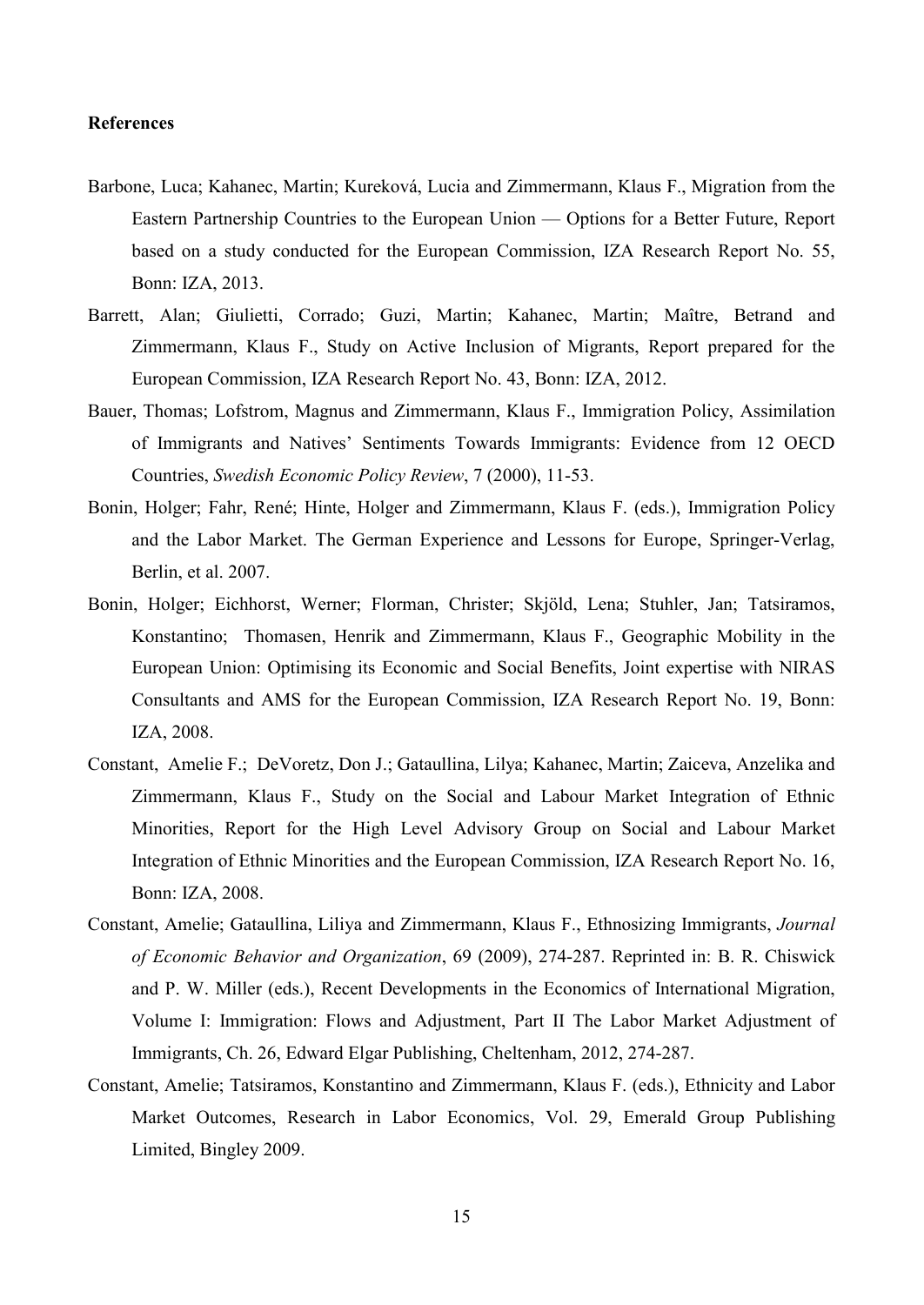- Constant, Amelie F. and Tien, Bienvenue N., Germany's Immigration Policy and Labor Shortages, Report prepared for the International Organization for Migration (IOM), IZA Research Report No. 41, Bonn: IZA, 2011.
- Constant, Amelie; Nottmeyer, Olga and Zimmermann, Klaus F., "The Economics of Circular Migration", in: K. F. Zimmermann and A. Constant (eds.), International Handbook on the Economics of Migration. Edward Elgar Publishing Ltd. Cheltenham 2013, 55-74.
- Constant, Amelie, F. and Rinne, Ulf, Labour Market Information for Migrants and Employers: The Case of Germany Report prepared for the International Organization for Migration (IOM), IZA Research Report No. 50, Bonn: IZA, 2013.
- Constant, Amelie; Tien, Bienvenue N. and Zimmermann, Klaus F., China's Latent Human Capital Investment: Achieving Milestones and Competing for the Top, *Journal of Contemporary China*, 22 (2013), 109-130 [\[Open Access\].](http://www.izajolp.com/content/pdf/2193-9004-1-3.pdf)
- Constant, Amelie F. and Zimmermann, Klaus F., International Handbook on the Economics of Migration, Edward Elgar Publishing Ltd., Cheltenham 2013.
- Eichhorst, Werner; Giulietti, Corrado; Guzi, Martin; Kendzia, Michael J. et al., The Integration of Migrants and its Effects on the Labour Market Based on a study conducted for the European Parliament, IZA Research Report No. 40, Bonn: IZA, 2011.
- Elsner, Benjamin and Zimmermann, Klaus F., ["10 Years After: EU Enlargement, Closed Borders,](http://www.iza.org/en/webcontent/publications/papers/viewAbstract?dp_id=7130)  [and Migration to Germany"](http://www.iza.org/en/webcontent/publications/papers/viewAbstract?dp_id=7130), in: M. Kahanec and Klaus F. Zimmermann (eds.), Migration and the Great Recession: Adjustments in the Labour Market of an Enlarged European Community, Edward Elgar Publishing Ltd., Cheltenham (forthcoming 2014).
- Faini, Riccardo; de Melo, Jaime and Zimmermann, Klaus F. (eds.), Migration. The Controversies and the Evidence, Cambridge University Press, Cambridge 1999.
- Giulietti, Corrado and Wahba, Jackline, "Welfare Migration", in: A. Constant and K. F. Zimmermann (eds.), International Handbook on the Economics of Migration, Edward Elgar Publishing Ltd., Cheltenham 2013, 489-504.
- Hinte, Holger; Rinne, Ulf and Zimmermann, Klaus F., Ein Punktesystem zur bedarfsorientierten Steuerung der Zuwanderung nach Deutschland, Gutachten im Auftrag des Sächsischen Staatsministeriums für Wirtschaft, Arbeit und Verkehr, IZA Research Report No. 35, Bonn: IZA, 2008.

Kennan, John, Open Borders, *Review of Economic Dynamics*, 16 (2), L1-L13, April 2013.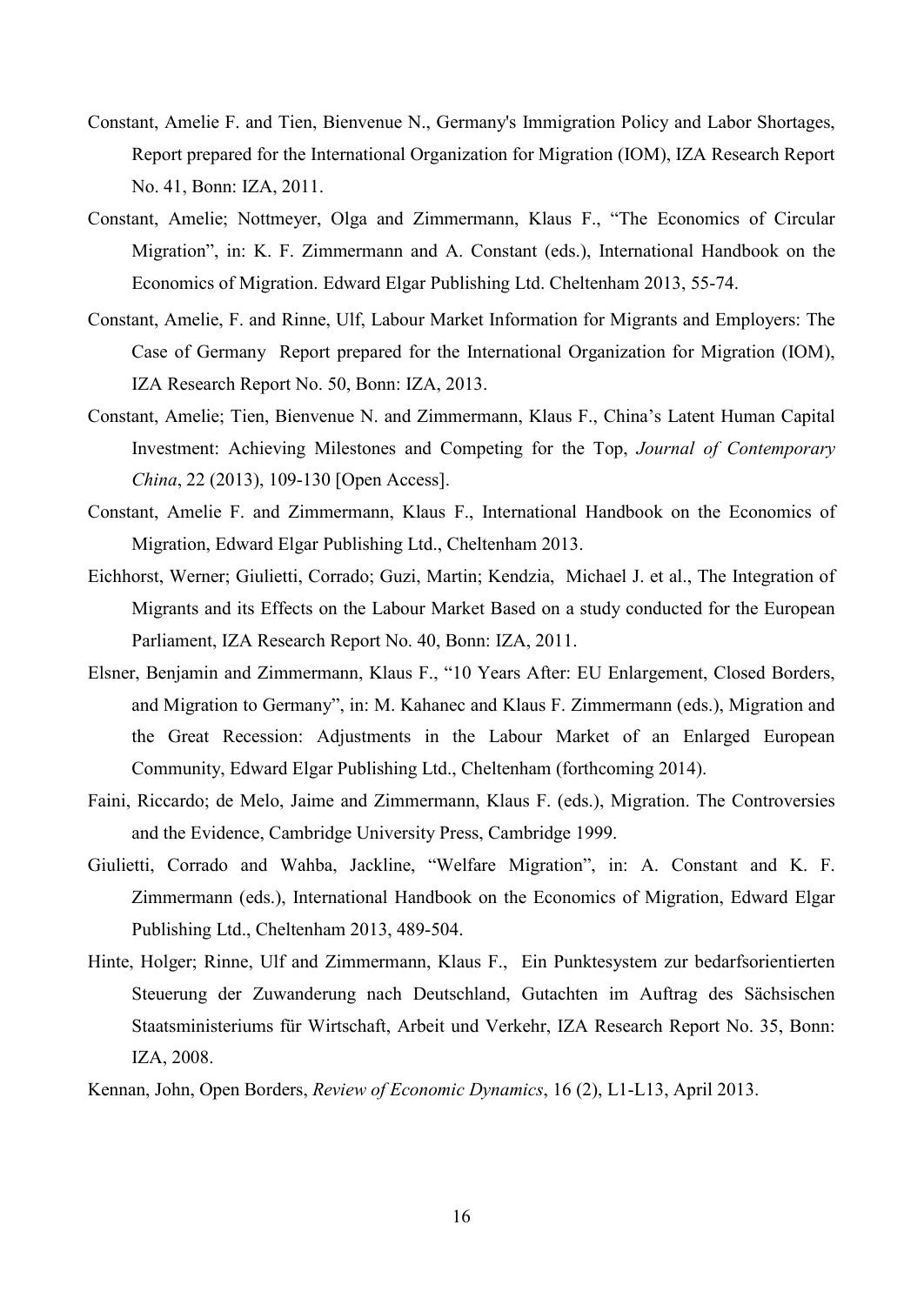- Kahanec, Martin, Skilled Labor Flows: Lessons from the European Union, Report under the World Bank ASEAN Labor Markets program funded by AusAid, IZA Research Report No. 49, Bonn: IZA, 2012.
- Kahanec, Martin, "Labor Mobility in an Enlarged European Union, in: A. Constant and K. F. Zimmermann (eds.), International Handbook on the Economics of Migration, Edward Elgar Publishing Ltd., Cheltenham 2013, 137-152.
- Kahanec, Martin and Zimmermann, Klaus F., "International Migration, Ethnicity and Economic Inequality", in: W. Salverda, B. Nolan and T. M. Smeeding (eds.), The Oxford Handbook of Economic Inequality, Oxford University Press, Oxford, 2009, 455-490.
- Kahanec, Martin and Zimmermann, Klaus F. (eds.), EU Labor Markets after Post-Enlargement Migration, Springer-Verlag, Berlin, et al. 2009.
- Kahanec, Martin and Zimmermann, Klaus F., "Migration in an enlarged EU: A challenging solution?", in: F. Keereman and I. Szekely (eds.), Five years of an enlarged  $EU - A$  Positive Sum Game, Springer-Verlag, Berlin, et al. 2010, 63-94.
- Kahanec, Martin and Zimmermann, Klaus F. (eds.), Ethnic Diversity in European Labor Markets: Challenges and Solutions, Edward Elgar Publishing Ltd., Cheltenham 2011.
- Kahanec, Martin Biavaschi, Costanza; Kureková, Lucia and Zimmermann, Klaus F., Labour Migration from EaP Countries to the EU – Assessment of Costs and Benefits and Proposals for Better Labour Market Matching, Report based on a study conducted for the European Commission, IZA Research Report No. 59, Bonn: IZA, 2013.
- Kahanec, Martin and Zimmermann, Klaus F. (eds.), Migration and the Great Recession: Adjustments in the Labour Market of an Enlarged European Community, forthcoming 2014.
- Pissarides, Christopher A. and McMaster, Ian, Regional Migration, Wages and Unemployment, *Oxford Economic Papers*, New Series, 42 (4), 812-831, October 1990.
- Simon, Julian L., The Ultimate Resource, Princeton University Press, Princeton, N.J. 1981.
- Tranaes, Torben and Zimmermann, Klaus F. (eds.), Migrants, Work, and the Welfare State, University Press of Southern Denmark, Odense. 2004.
- Zaiceva, Anzelika and Zimmermann, Klaus F., Scale, Diversity and Determinants of Labour Migration in Europe, *Oxford Review of Economic Policy*, 24 (2008), 428-452.
- Zaiceva, Anzelika and Zimmermann, Klaus F., "Returning Home at Times of Trouble? Return Migration of EU Enlargement Migrants during the Crisis", in: M. Kahanec and K. F. Zimmermann (eds.), Migration and the Great Recession: Adjustments in the Labour Market of an Enlarged European Community, forthcoming 2014.